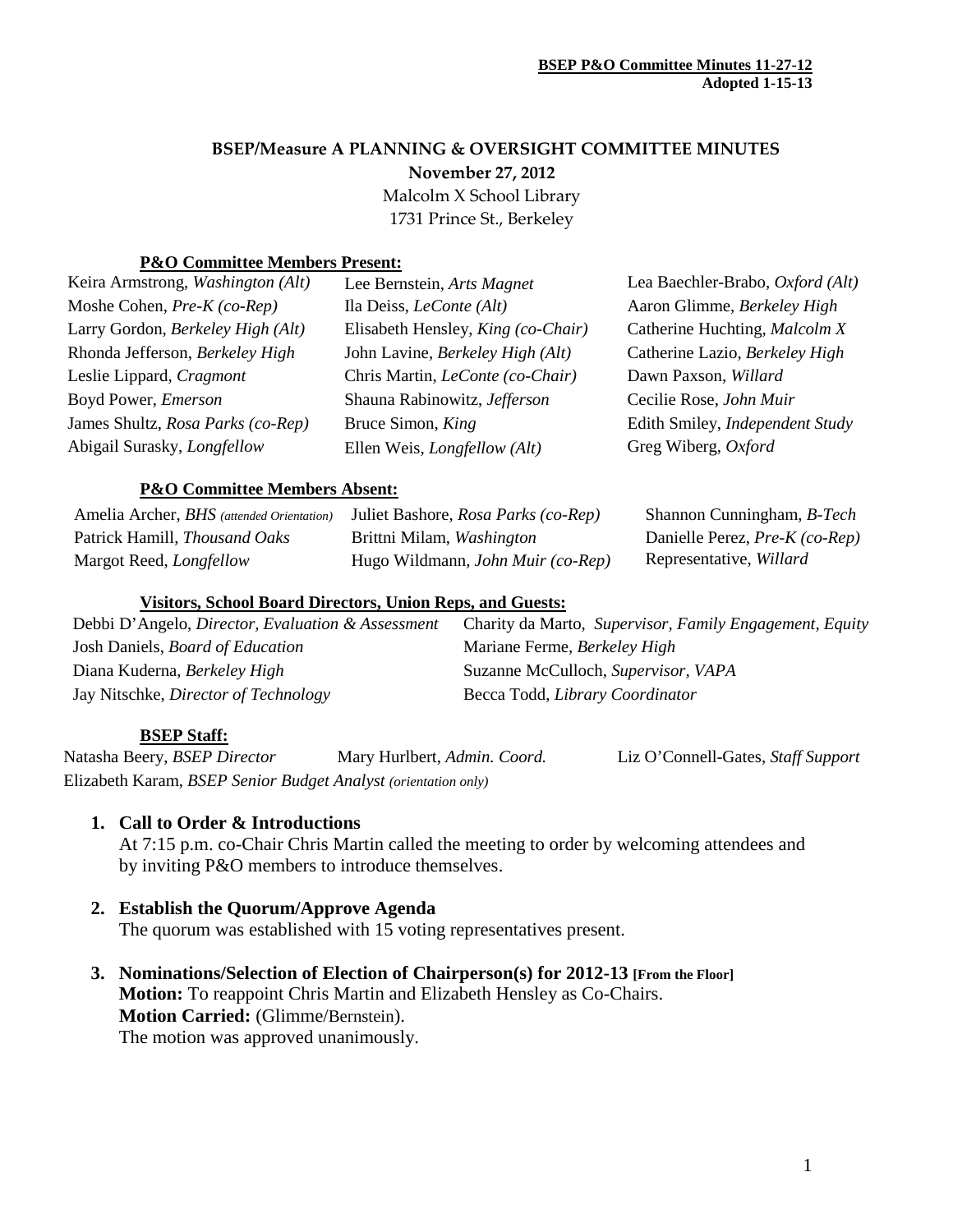### **4. Nominations/Selection of P&O Reps to Superintendent's Budget Advisory Committee (SBAC) for 2012-13.**

**Motion:** To nominate BHS Rep Larry Gordon as the second P&O representative to the Superintendent's Budget Advisory Committee (SBAC)**.**

**Motion Carried:** (Lazio/Armstrong).

The motion was approved unanimously. The other P&O representative to the SBAC is Oxford Rep Greg Wiberg.

Technology Director Jay Nitschke noted that everyone was welcome at SBAC meetings and he stressed that more parent voices were needed at the table. He added that the P&O could nominate an alternate P&O representative at any time. Nitschke said that he would send details of the next SBAC meeting (set for December  $18<sup>th</sup>$ ) to the BSEP Office, to be forwarded to the P&O.

Co-Chair Martin said a second P&O representative was also needed for the district-wide Facilities, Safety, and Maintenance Oversight Committee (FSMOC), which oversees the Measure BB funds. FSMOC Chair Catherine Lazio invited participation from all interested in school grounds and maintenance. She added that the committee convened the first Thursday of the month from 5:30–7p.m. She will send information about future FSMOC to the BSEP Office, to be forwarded to the P&O Committee.

- **5. Adoption of P&O Meeting Calendar for 2012-13 Motion: To Approve Adoption of P&O Meeting Calendar for 2012-13 Motion Carried:** (Glimme/ Bernstein). The draft FY 2012-13 P&O Committee calendar was approved unanimously. The next P&O meeting is set for Tuesday, December  $11^{th}$ .
- **6. Approval of P&O Meeting Minutes – October 18, 2012 Motion: To approve the P&O Committee meeting minutes of October 18, 2012. Motion Carried:** (Paxson**/**Lavine) The motion was approved by P&O members, with two abstentions.

#### **7. Public Comment**

Co-Chair Martin invited public comment and there was none.

# **8. BSEP Annual Report for 2011-2012 – Presentations by Program Managers**

Natasha Beery, *BSEP Director* Beery said that several Budget Managers of BSEP-funded programs would give brief presentations about the programs that they implemented in 2011-12. She explained that the written Annual Fiscal Compliance Report for 2011-12 would be presented to the Committee at their January 15<sup>th</sup> meeting.

# **Music and Visual & Performing Arts (VAPA)**

*Suzanne McCulloch, VAPA Program Supervisor*

McCulloch began by saying that she had been in her position for twelve years and that one of her roles was to act a filter for music and visual & performing arts questions throughout BUSD. She said that music was a core subject that captured students' imagination and helped close the achievement gap by providing an enticing "hook to school" for many kids. McCulloch explained that her program's \$1.4 million+ in funding mostly covered the 3-8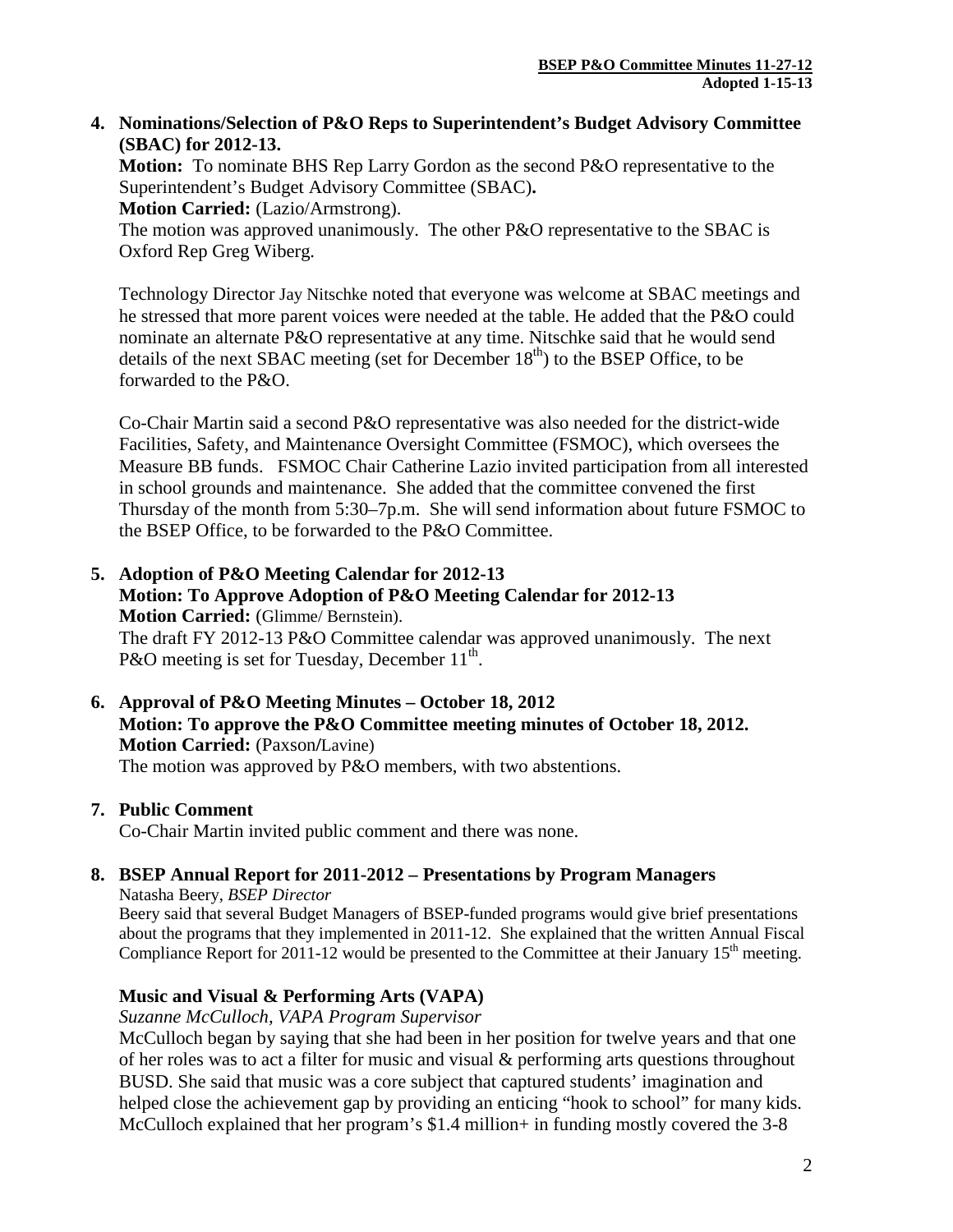grade music program, plus a variety of VAPA programs. She said that while the lion's share of her budget went to elementary music teacher's salaries, \$30,000 covered additional music and arts education at the three middle schools. She noted that \$10,000 went towards funding the Berkeley Symphony Program at all eleven elementary schools. She said that this BSEP fund provided the entire  $4<sup>th</sup> - 8<sup>th</sup>$  grade music program.

# **Program Evaluation**

*Debbi D'Angelo, Director, Berkeley Evaluation and Assessment (BEA)*

D'Angelo said her budget totaled around \$650,000. She said her compensation, that of 1.4 teachers on special assignment, a data technician and a .5 clerical staff were BSEP funded. She explained that her department's goal was to support our teaching by assessing the effectiveness of the District's programs to improve student achievement. She said her program strived to provide student assessment software to teachers so they could independently assess their own programs. D'Angelo said BEA staff performed other duties such as, giving data presentations to BUSD personnel, School Governance Councils (SGCs), and the Board. She finished her presentation by saying that BEA also offered trainings on *Illuminate*, BUSD's new data and assessment system.

# **Library Program**

### *Becca Todd, District Library Coordinator*

Todd said that her program received \$1.6 million in BSEP funds. She said the funds were then allocated as follows:

- 1. Seventy-seven per cent (77%) of the budget, covered certificated and classified salaries so libraries could be staffed during the full school day at all16 schools. Elementary schools each had one .8 FTE library media technician and every secondary school had a credentialed-teacher librarian who also had an M.A. in library science. BHS had two teacher librarians.
- 2. Her department allocated \$15 per student, per year for books and other library materials.
- 3. The remainder of the budget went towards updating student library computers, software, LCD projectors, laptops, and laptop carts, all to support the district's teaching.

Todd concluded her remarks by inviting interested parties to get involved in the Friends of the Library Subcommittee.

# **Technology Department**

### *Jay Nitschke, Director of Technology*

Nitschke explained that 9% of BSEP's dollars, about \$750,000 were allocated to the technology department. He said that most of his budgeted funds paid staff, secured technology supplies and equipment, and covered the cost of computer repairs and software licenses. He added that two technicians were currently working at BHS (including B-Tech), 1.4 FTE served the middle schools, and 2.0 FTE supported the elementary schools and the Independent Study program. Nitschke said the technicians' charge was to keep systems running and to help teachers and staff incorporate technology into the classroom instruction.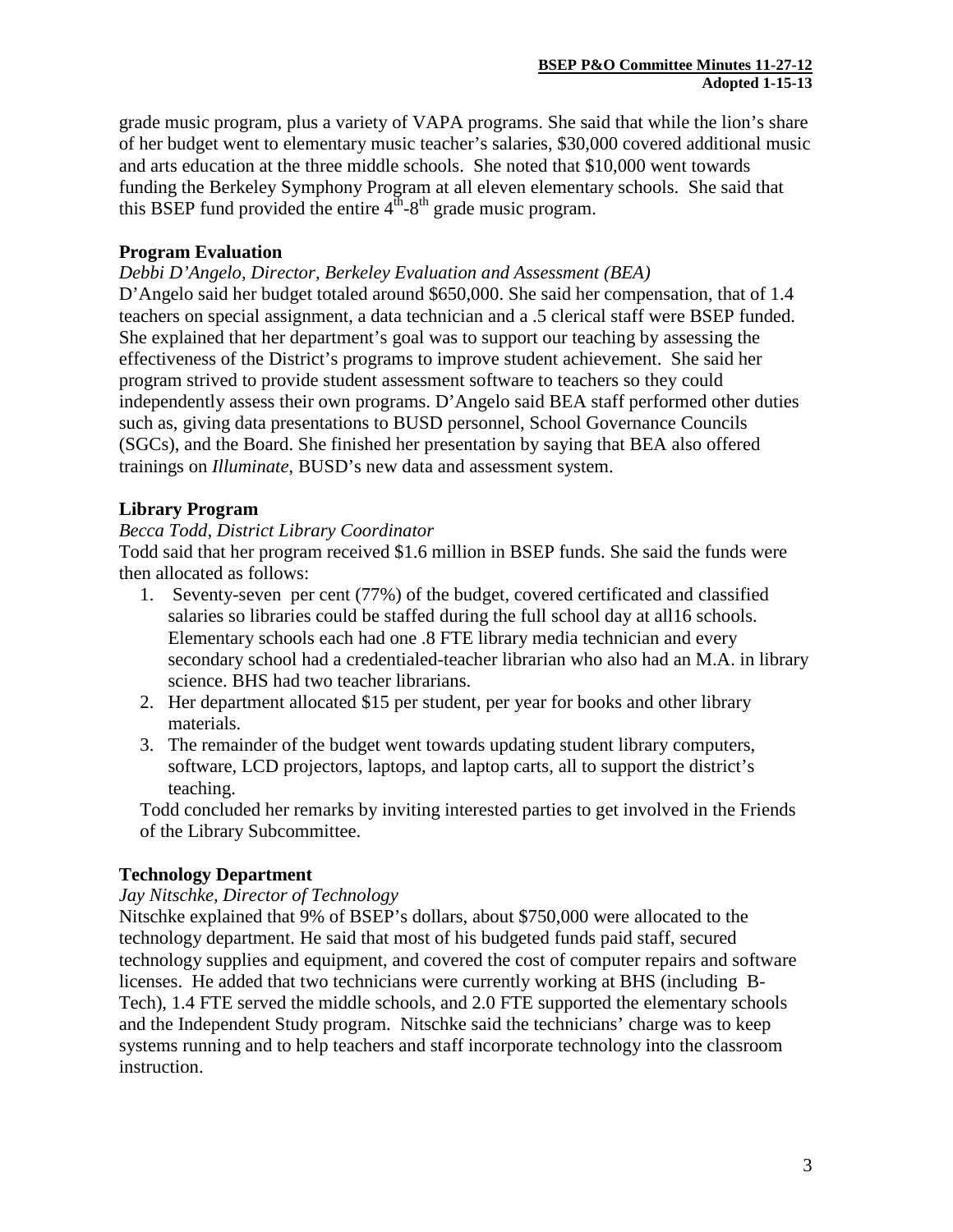### **Public Information, Translation, P&O Committee Support**

*Lea Baechler-Brabo, Consultant*

Baechler-Brabo explained that 2% (\$463,000), was taken off the top of the parcel tax revenues to fund BUSD's public information office, translation services, P&O support, the language line telephone translation service, and other contracted services. She said those funds covered salaries for the BSEP Director, the BSEP Administrative Coordinator, the Public Information Officer, the Translation District's translator.

Baechler-Brabo reminded P&O members that at the end of 2011 BUSD had completed a communications study that had focused on how the District could improve outreach, messaging, and communication tools. She said that as a result of the study, BUSD's communication team had accomplished the following:

Development of top content to help staff and community members readily access information; the building of a better web site, complete with a translation component and a user-friendly blog that allowed families to easily access information; the development and expansion of the online *A+ eNewsletter*; and the redesign of a hard copy *A+ Newsletter* sent to the Berkeley community, with shorter articles, focused on the BUSD budget, and on BSEP's goals and successes.

### **Public Information Officer Duties**

#### *Mark Coplan, Public Information Officer*

Coplan explained that he fielded general requests for information, as well as requests for information from the media, and even State Department of Education requests for tours of BUSD. Baechler-Brabo shared that Coplan had had the opportunity to meet with Associate Justice of the Supreme Court Sonia Maria Sotomayor when he arranged for her to visit Rosa Parks Elementary School.

#### **Site Discretionary Program**

#### *Mary Hurlbert, BSEP Coordinator (Acting)*

Hurlbert said 10¼% of the BSEP funds went directly to the schools for discretionary use, as determined by the School Governance Councils. She explained that last year funds had totaled approximately \$2.1 million. Hurlbert said that although in the past discretionary funds had often been spent on enrichment, today's trend saw the funds being used much more academic support such as literacy coaches and afterschool teaching, as well as socialemotional support, such as ULSS teachers and playground supervision and conflict resolution.

# **Parent Outreach & Engagement**

# *Charity DaMarto, Supervisor of Family Engagement and Equity*

DaMarto said she had been with the District for thirteen years, prior to assuming this position this summer. She said her program's goals included: creating a welcoming community at each school, targeting support for families with specific student needs, and increasing the involvement of marginalized families. DaMarto said she was being mentored by Pamela Harrison-Small, Executive Director of the Berkeley Alliance, so she would be better equipped to help the District with equity issues.